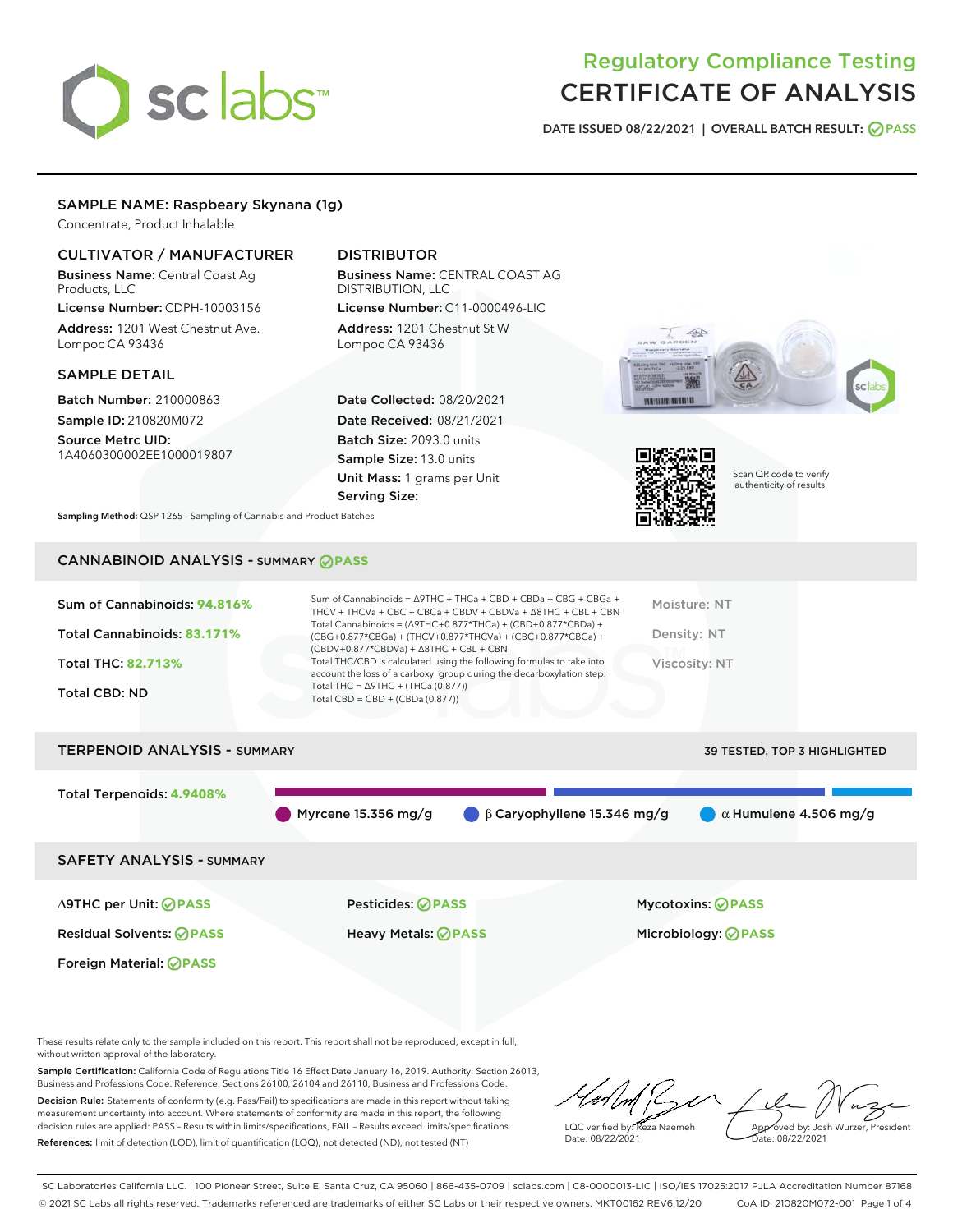



RASPBEARY SKYNANA (1G) | DATE ISSUED 08/22/2021 | OVERALL BATCH RESULT: @ PASS

# CANNABINOID TEST RESULTS - 08/22/2021 2 PASS

Tested by high-performance liquid chromatography with diode-array detection (HPLC-DAD). **Method:** QSP 1157 - Analysis of Cannabinoids by HPLC-DAD

#### TOTAL CANNABINOIDS: **83.171%**

Total Cannabinoids (Total THC) + (Total CBD) + (Total CBG) + (Total THCV) + (Total CBC) + (Total CBDV) + ∆8THC + CBL + CBN

TOTAL THC: **82.713%** Total THC (∆9THC+0.877\*THCa)

TOTAL CBD: ND

Total CBD (CBD+0.877\*CBDa)

TOTAL CBG: ND Total CBG (CBG+0.877\*CBGa)

TOTAL THCV: 0.458% Total THCV (THCV+0.877\*THCVa)

TOTAL CBC: ND Total CBC (CBC+0.877\*CBCa)

TOTAL CBDV: ND Total CBDV (CBDV+0.877\*CBDVa)

| <b>COMPOUND</b>  | LOD/LOQ<br>(mg/g)          | <b>MEASUREMENT</b><br><b>UNCERTAINTY</b><br>(mg/g) | <b>RESULT</b><br>(mg/g) | <b>RESULT</b><br>(%) |
|------------------|----------------------------|----------------------------------------------------|-------------------------|----------------------|
| <b>THCa</b>      | 0.05/0.14                  | ±24.198                                            | 941.54                  | 94.154               |
| <b>THCVa</b>     | 0.07 / 0.20                | ±0.249                                             | 5.22                    | 0.522                |
| <b>A9THC</b>     | 0.06 / 0.26                | ±0.048                                             | 1.40                    | 0.140                |
| $\triangle$ 8THC | 0.1/0.4                    | N/A                                                | <b>ND</b>               | <b>ND</b>            |
| <b>THCV</b>      | 0.1/0.2                    | N/A                                                | <b>ND</b>               | <b>ND</b>            |
| <b>CBD</b>       | 0.07/0.29                  | N/A                                                | <b>ND</b>               | <b>ND</b>            |
| <b>CBDa</b>      | 0.02/0.19                  | N/A                                                | <b>ND</b>               | <b>ND</b>            |
| <b>CBDV</b>      | 0.04/0.15                  | N/A                                                | <b>ND</b>               | <b>ND</b>            |
| <b>CBDVa</b>     | 0.03 / 0.53                | N/A                                                | <b>ND</b>               | <b>ND</b>            |
| <b>CBG</b>       | 0.06/0.19                  | N/A                                                | <b>ND</b>               | <b>ND</b>            |
| <b>CBGa</b>      | 0.1/0.2                    | N/A                                                | <b>ND</b>               | <b>ND</b>            |
| <b>CBL</b>       | 0.06 / 0.24                | N/A                                                | <b>ND</b>               | <b>ND</b>            |
| <b>CBN</b>       | 0.1/0.3                    | N/A                                                | <b>ND</b>               | <b>ND</b>            |
| <b>CBC</b>       | 0.2 / 0.5                  | N/A                                                | <b>ND</b>               | <b>ND</b>            |
| <b>CBCa</b>      | 0.07 / 0.28                | N/A                                                | <b>ND</b>               | <b>ND</b>            |
|                  | <b>SUM OF CANNABINOIDS</b> |                                                    | 948.16 mg/g             | 94.816%              |

#### **UNIT MASS: 1 grams per Unit**

| ∆9THC per Unit                        | 1120 per-package limit     | $1.40$ mg/unit               | <b>PASS</b> |
|---------------------------------------|----------------------------|------------------------------|-------------|
| <b>Total THC per Unit</b>             |                            | 827.13 mg/unit               |             |
| <b>CBD per Unit</b>                   |                            | <b>ND</b>                    |             |
| <b>Total CBD per Unit</b>             |                            | <b>ND</b>                    |             |
| Sum of Cannabinoids<br>per Unit       |                            | 948.16 mg/unit               |             |
| <b>Total Cannabinoids</b><br>per Unit |                            | 831.71 mg/unit               |             |
| <b>MOISTURE TEST RESULT</b>           | <b>DENSITY TEST RESULT</b> | <b>VISCOSITY TEST RESULT</b> |             |

Not Tested

Not Tested

Not Tested

## TERPENOID TEST RESULTS - 08/22/2021

Terpene analysis utilizing gas chromatography-flame ionization detection (GC-FID). **Method:** QSP 1192 - Analysis of Terpenoids by GC-FID

| <b>COMPOUND</b>           | LOD/LOQ<br>(mg/g) | <b>MEASUREMENT</b><br><b>UNCERTAINTY</b><br>(mg/g) | <b>RESULT</b><br>(mg/g)                         | <b>RESULT</b><br>(%) |
|---------------------------|-------------------|----------------------------------------------------|-------------------------------------------------|----------------------|
| <b>Myrcene</b>            | 0.008 / 0.025     | ±0.1981                                            | 15.356                                          | 1.5356               |
| $\beta$ Caryophyllene     | 0.004 / 0.012     | ±0.5463                                            | 15.346                                          | 1.5346               |
| $\alpha$ Humulene         | 0.009/0.029       | ±0.1446                                            | 4.506                                           | 0.4506               |
| Limonene                  | 0.005 / 0.016     | ±0.0508                                            | 3.550                                           | 0.3550               |
| Linalool                  | 0.009 / 0.032     | ±0.0599                                            | 1.577                                           | 0.1577               |
| Ocimene                   | 0.011 / 0.038     | ±0.0459                                            | 1.430                                           | 0.1430               |
| <b>Terpineol</b>          | 0.016 / 0.055     | ±0.0823                                            | 1.341                                           | 0.1341               |
| $\alpha$ Pinene           | 0.005 / 0.017     | ±0.0103                                            | 1.195                                           | 0.1195               |
| $\beta$ Pinene            | 0.004 / 0.014     | ±0.0121                                            | 1.053                                           | 0.1053               |
| Fenchol                   | 0.010 / 0.034     | ±0.0357                                            | 0.922                                           | 0.0922               |
| trans- $\beta$ -Farnesene | 0.008 / 0.025     | ±0.0260                                            | 0.733                                           | 0.0733               |
| Terpinolene               | 0.008 / 0.026     | ±0.0139                                            | 0.678                                           | 0.0678               |
| $\alpha$ Bisabolol        | 0.008 / 0.026     | ±0.0264                                            | 0.495                                           | 0.0495               |
| Guaiol                    | 0.009 / 0.030     | ±0.0161                                            | 0.342                                           | 0.0342               |
| <b>Borneol</b>            | 0.005 / 0.016     | ±0.0117                                            | 0.278                                           | 0.0278               |
| Fenchone                  | 0.009 / 0.028     | ±0.0040                                            | 0.138                                           | 0.0138               |
| Caryophyllene<br>Oxide    | 0.010 / 0.033     | ±0.0054                                            | 0.118                                           | 0.0118               |
| Citronellol               | 0.003 / 0.010     | ±0.0055                                            | 0.113                                           | 0.0113               |
| Camphene                  | 0.005 / 0.015     | ±0.0008                                            | 0.068                                           | 0.0068               |
| Geraniol                  | 0.002 / 0.007     | ±0.0022                                            | 0.049                                           | 0.0049               |
| $\gamma$ Terpinene        | 0.006 / 0.018     | ±0.0005                                            | 0.030                                           | 0.0030               |
| 3 Carene                  | 0.005 / 0.018     | ±0.0004                                            | 0.026                                           | 0.0026               |
| $\alpha$ Phellandrene     | 0.006 / 0.020     | ±0.0003                                            | 0.022                                           | 0.0022               |
| $\alpha$ Terpinene        | 0.005 / 0.017     | ±0.0003                                            | 0.022                                           | 0.0022               |
| Nerol                     | 0.003 / 0.011     | ±0.0009                                            | 0.020                                           | 0.0020               |
| p-Cymene                  | 0.005 / 0.016     | N/A                                                | <loq< th=""><th><loq< th=""></loq<></th></loq<> | <loq< th=""></loq<>  |
| Eucalyptol                | 0.006 / 0.018     | N/A                                                | <loq< th=""><th><loq< th=""></loq<></th></loq<> | <loq< th=""></loq<>  |
| Sabinene Hydrate          | 0.006 / 0.022     | N/A                                                | <loq< th=""><th><loq< th=""></loq<></th></loq<> | <loq< th=""></loq<>  |
| Isoborneol                | 0.004 / 0.012     | N/A                                                | <loq< th=""><th><loq< th=""></loq<></th></loq<> | <loq< th=""></loq<>  |
| Sabinene                  | 0.004 / 0.014     | N/A                                                | <b>ND</b>                                       | <b>ND</b>            |
| (-)-Isopulegol            | 0.005 / 0.016     | N/A                                                | ND                                              | ND                   |
| Camphor                   | 0.006 / 0.019     | N/A                                                | ND                                              | ND                   |
| Menthol                   | 0.008 / 0.025     | N/A                                                | <b>ND</b>                                       | ND                   |
| $R-(+)$ -Pulegone         | 0.003 / 0.011     | N/A                                                | ND                                              | ND                   |
| <b>Geranyl Acetate</b>    | 0.004 / 0.014     | N/A                                                | ND                                              | ND                   |
| $\alpha$ Cedrene          | 0.005 / 0.016     | N/A                                                | <b>ND</b>                                       | ND                   |
| Valencene                 | 0.009 / 0.030     | N/A                                                | ND                                              | ND                   |
| Nerolidol                 | 0.009 / 0.028     | N/A                                                | ND                                              | ND                   |
| Cedrol                    | 0.008 / 0.027     | N/A                                                | <b>ND</b>                                       | <b>ND</b>            |
| <b>TOTAL TERPENOIDS</b>   |                   |                                                    | 49.408 mg/g                                     | 4.9408%              |

SC Laboratories California LLC. | 100 Pioneer Street, Suite E, Santa Cruz, CA 95060 | 866-435-0709 | sclabs.com | C8-0000013-LIC | ISO/IES 17025:2017 PJLA Accreditation Number 87168 © 2021 SC Labs all rights reserved. Trademarks referenced are trademarks of either SC Labs or their respective owners. MKT00162 REV6 12/20 CoA ID: 210820M072-001 Page 2 of 4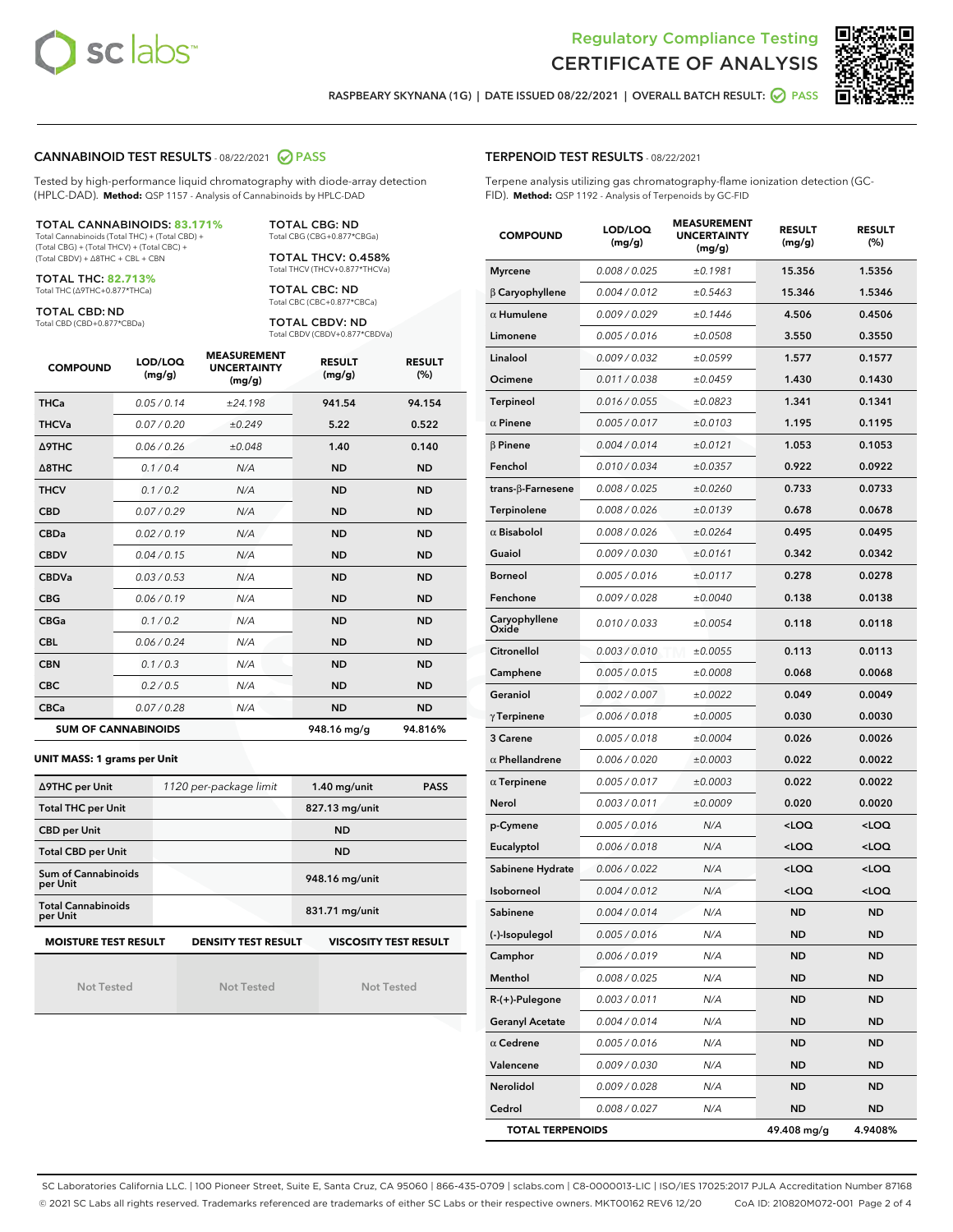



RASPBEARY SKYNANA (1G) | DATE ISSUED 08/22/2021 | OVERALL BATCH RESULT: @ PASS

# CATEGORY 1 PESTICIDE TEST RESULTS - 08/21/2021 2 PASS

Pesticide and plant growth regulator analysis utilizing high-performance liquid chromatography-mass spectrometry (HPLC-MS) or gas chromatography-mass spectrometry (GC-MS). \*GC-MS utilized where indicated. **Method:** QSP 1212 - Analysis of Pesticides and Mycotoxins by LC-MS or QSP 1213 - Analysis of Pesticides by GC-MS

| <b>COMPOUND</b>             | LOD/LOQ<br>$(\mu g/g)$ | <b>ACTION</b><br><b>LIMIT</b><br>$(\mu g/g)$ | <b>MEASUREMENT</b><br><b>UNCERTAINTY</b><br>$(\mu g/g)$ | <b>RESULT</b><br>$(\mu g/g)$ | <b>RESULT</b> |
|-----------------------------|------------------------|----------------------------------------------|---------------------------------------------------------|------------------------------|---------------|
| Aldicarb                    | 0.03/0.08              | $>$ LOD                                      | N/A                                                     | <b>ND</b>                    | <b>PASS</b>   |
| Carbofuran                  | 0.02 / 0.05            | $\ge$ LOD                                    | N/A                                                     | <b>ND</b>                    | <b>PASS</b>   |
| Chlordane*                  | 0.03 / 0.08            | $\geq$ LOD                                   | N/A                                                     | <b>ND</b>                    | <b>PASS</b>   |
| Chlorfenapyr*               | 0.03/0.10              | $\ge$ LOD                                    | N/A                                                     | <b>ND</b>                    | <b>PASS</b>   |
| Chlorpyrifos                | 0.02 / 0.06            | $\ge$ LOD                                    | N/A                                                     | <b>ND</b>                    | <b>PASS</b>   |
| Coumaphos                   | 0.02 / 0.07            | $\ge$ LOD                                    | N/A                                                     | <b>ND</b>                    | <b>PASS</b>   |
| Daminozide                  | 0.02/0.07              | $>$ LOD                                      | N/A                                                     | <b>ND</b>                    | <b>PASS</b>   |
| <b>DDVP</b><br>(Dichlorvos) | 0.03/0.09              | $\ge$ LOD                                    | N/A                                                     | <b>ND</b>                    | <b>PASS</b>   |
| <b>Dimethoate</b>           | 0.03/0.08              | $\ge$ LOD                                    | N/A                                                     | <b>ND</b>                    | <b>PASS</b>   |
| Ethoprop(hos)               | 0.03/0.10              | $\ge$ LOD                                    | N/A                                                     | <b>ND</b>                    | <b>PASS</b>   |
| Etofenprox                  | 0.02 / 0.06            | $\ge$ LOD                                    | N/A                                                     | <b>ND</b>                    | <b>PASS</b>   |
| Fenoxycarb                  | 0.03/0.08              | $\ge$ LOD                                    | N/A                                                     | <b>ND</b>                    | <b>PASS</b>   |
| Fipronil                    | 0.03/0.08              | $\ge$ LOD                                    | N/A                                                     | <b>ND</b>                    | <b>PASS</b>   |
| Imazalil                    | 0.02 / 0.06            | $>$ LOD                                      | N/A                                                     | <b>ND</b>                    | <b>PASS</b>   |
| Methiocarb                  | 0.02 / 0.07            | $>$ LOD                                      | N/A                                                     | <b>ND</b>                    | <b>PASS</b>   |
| Methyl<br>parathion         | 0.03/0.10              | $>$ LOD                                      | N/A                                                     | <b>ND</b>                    | <b>PASS</b>   |
| <b>Mevinphos</b>            | 0.03/0.09              | $\ge$ LOD                                    | N/A                                                     | <b>ND</b>                    | <b>PASS</b>   |
| Paclobutrazol               | 0.02 / 0.05            | $>$ LOD                                      | N/A                                                     | <b>ND</b>                    | <b>PASS</b>   |
| Propoxur                    | 0.03/0.09              | $\ge$ LOD                                    | N/A                                                     | <b>ND</b>                    | <b>PASS</b>   |
| Spiroxamine                 | 0.03 / 0.08            | $\ge$ LOD                                    | N/A                                                     | <b>ND</b>                    | <b>PASS</b>   |
| Thiacloprid                 | 0.03/0.10              | $\ge$ LOD                                    | N/A                                                     | <b>ND</b>                    | <b>PASS</b>   |

## CATEGORY 2 PESTICIDE TEST RESULTS - 08/21/2021 @ PASS

| <b>COMPOUND</b>          | LOD/LOO<br>$(\mu g/g)$ | <b>ACTION</b><br>LIMIT<br>$(\mu g/g)$ | <b>MEASUREMENT</b><br><b>UNCERTAINTY</b><br>$(\mu g/g)$ | <b>RESULT</b><br>$(\mu g/g)$ | <b>RESULT</b> |  |
|--------------------------|------------------------|---------------------------------------|---------------------------------------------------------|------------------------------|---------------|--|
| Abamectin                | 0.03/0.10              | 0.1                                   | N/A                                                     | <b>ND</b>                    | <b>PASS</b>   |  |
| Acephate                 | 0.02/0.07              | 0.1                                   | N/A                                                     | <b>ND</b>                    | <b>PASS</b>   |  |
| Acequinocyl              | 0.02/0.07              | 0.1                                   | N/A                                                     | <b>ND</b>                    | <b>PASS</b>   |  |
| Acetamiprid              | 0.02 / 0.05            | 0.1                                   | N/A                                                     | <b>ND</b>                    | <b>PASS</b>   |  |
| Azoxystrobin             | 0.02/0.07              | 0.1                                   | N/A                                                     | <b>ND</b>                    | <b>PASS</b>   |  |
| <b>Bifenazate</b>        | 0.01 / 0.04            | 0.1                                   | N/A                                                     | <b>ND</b>                    | <b>PASS</b>   |  |
| <b>Bifenthrin</b>        | 0.02 / 0.05            | 3                                     | N/A                                                     | <b>ND</b>                    | <b>PASS</b>   |  |
| <b>Boscalid</b>          | 0.03/0.09              | 0.1                                   | N/A                                                     | <b>ND</b>                    | <b>PASS</b>   |  |
| Captan                   | 0.19/0.57              | 0.7                                   | N/A                                                     | <b>ND</b>                    | <b>PASS</b>   |  |
| Carbaryl                 | 0.02/0.06              | 0.5                                   | N/A                                                     | <b>ND</b>                    | <b>PASS</b>   |  |
| Chlorantranilip-<br>role | 0.04/0.12              | 10                                    | N/A                                                     | <b>ND</b>                    | <b>PASS</b>   |  |
| Clofentezine             | 0.03/0.09              | 0.1                                   | N/A                                                     | <b>ND</b>                    | <b>PASS</b>   |  |

|  | <b>CATEGORY 2 PESTICIDE TEST RESULTS</b> - 08/21/2021 continued |
|--|-----------------------------------------------------------------|
|  |                                                                 |

| <b>COMPOUND</b>               | LOD/LOQ<br>(µg/g) | <b>ACTION</b><br>LIMIT<br>(µg/g) | <b>MEASUREMENT</b><br><b>UNCERTAINTY</b><br>(µg/g) | <b>RESULT</b><br>(µg/g) | <b>RESULT</b> |
|-------------------------------|-------------------|----------------------------------|----------------------------------------------------|-------------------------|---------------|
| Cyfluthrin                    | 0.12 / 0.38       | $\overline{c}$                   | N/A                                                | <b>ND</b>               | <b>PASS</b>   |
| Cypermethrin                  | 0.11/0.32         | 1                                | N/A                                                | <b>ND</b>               | <b>PASS</b>   |
| <b>Diazinon</b>               | 0.02 / 0.05       | 0.1                              | N/A                                                | <b>ND</b>               | <b>PASS</b>   |
| Dimethomorph                  | 0.03 / 0.09       | 2                                | N/A                                                | <b>ND</b>               | <b>PASS</b>   |
| Etoxazole                     | 0.02 / 0.06       | 0.1                              | N/A                                                | <b>ND</b>               | <b>PASS</b>   |
| Fenhexamid                    | 0.03 / 0.09       | 0.1                              | N/A                                                | <b>ND</b>               | <b>PASS</b>   |
| Fenpyroximate                 | 0.02 / 0.06       | 0.1                              | N/A                                                | <b>ND</b>               | <b>PASS</b>   |
| Flonicamid                    | 0.03 / 0.10       | 0.1                              | N/A                                                | <b>ND</b>               | <b>PASS</b>   |
| Fludioxonil                   | 0.03/0.10         | 0.1                              | N/A                                                | <b>ND</b>               | <b>PASS</b>   |
| Hexythiazox                   | 0.02 / 0.07       | 0.1                              | N/A                                                | <b>ND</b>               | <b>PASS</b>   |
| Imidacloprid                  | 0.04 / 0.11       | 5                                | N/A                                                | <b>ND</b>               | <b>PASS</b>   |
| Kresoxim-methyl               | 0.02 / 0.07       | 0.1                              | N/A                                                | <b>ND</b>               | <b>PASS</b>   |
| <b>Malathion</b>              | 0.03 / 0.09       | 0.5                              | N/A                                                | <b>ND</b>               | <b>PASS</b>   |
| Metalaxyl                     | 0.02 / 0.07       | $\overline{c}$                   | N/A                                                | <b>ND</b>               | <b>PASS</b>   |
| Methomyl                      | 0.03 / 0.10       | 1                                | N/A                                                | <b>ND</b>               | <b>PASS</b>   |
| Myclobutanil                  | 0.03/0.09         | 0.1                              | N/A                                                | <b>ND</b>               | <b>PASS</b>   |
| Naled                         | 0.02 / 0.07       | 0.1                              | N/A                                                | <b>ND</b>               | <b>PASS</b>   |
| Oxamyl                        | 0.04 / 0.11       | 0.5                              | N/A                                                | <b>ND</b>               | <b>PASS</b>   |
| Pentachloronitro-<br>benzene* | 0.03/0.09         | 0.1                              | N/A                                                | <b>ND</b>               | <b>PASS</b>   |
| Permethrin                    | 0.04 / 0.12       | 0.5                              | N/A                                                | <b>ND</b>               | <b>PASS</b>   |
| Phosmet                       | 0.03 / 0.10       | 0.1                              | N/A                                                | <b>ND</b>               | <b>PASS</b>   |
| Piperonylbu-<br>toxide        | 0.02 / 0.07       | 3                                | N/A                                                | <b>ND</b>               | <b>PASS</b>   |
| Prallethrin                   | 0.03 / 0.08       | 0.1                              | N/A                                                | <b>ND</b>               | <b>PASS</b>   |
| Propiconazole                 | 0.02 / 0.07       | 0.1                              | N/A                                                | <b>ND</b>               | <b>PASS</b>   |
| Pyrethrins                    | 0.04 / 0.12       | 0.5                              | N/A                                                | <b>ND</b>               | <b>PASS</b>   |
| Pyridaben                     | 0.02 / 0.07       | 0.1                              | N/A                                                | <b>ND</b>               | <b>PASS</b>   |
| Spinetoram                    | 0.02 / 0.07       | 0.1                              | N/A                                                | <b>ND</b>               | <b>PASS</b>   |
| Spinosad                      | 0.02 / 0.07       | 0.1                              | N/A                                                | <b>ND</b>               | <b>PASS</b>   |
| Spiromesifen                  | 0.02 / 0.05       | 0.1                              | N/A                                                | <b>ND</b>               | <b>PASS</b>   |
| Spirotetramat                 | 0.02 / 0.06       | 0.1                              | N/A                                                | <b>ND</b>               | <b>PASS</b>   |
| Tebuconazole                  | 0.02 / 0.07       | 0.1                              | N/A                                                | <b>ND</b>               | <b>PASS</b>   |
| Thiamethoxam                  | 0.03 / 0.10       | 5                                | N/A                                                | <b>ND</b>               | <b>PASS</b>   |
| Trifloxystrobin               | 0.03 / 0.08       | 0.1                              | N/A                                                | <b>ND</b>               | <b>PASS</b>   |

SC Laboratories California LLC. | 100 Pioneer Street, Suite E, Santa Cruz, CA 95060 | 866-435-0709 | sclabs.com | C8-0000013-LIC | ISO/IES 17025:2017 PJLA Accreditation Number 87168 © 2021 SC Labs all rights reserved. Trademarks referenced are trademarks of either SC Labs or their respective owners. MKT00162 REV6 12/20 CoA ID: 210820M072-001 Page 3 of 4